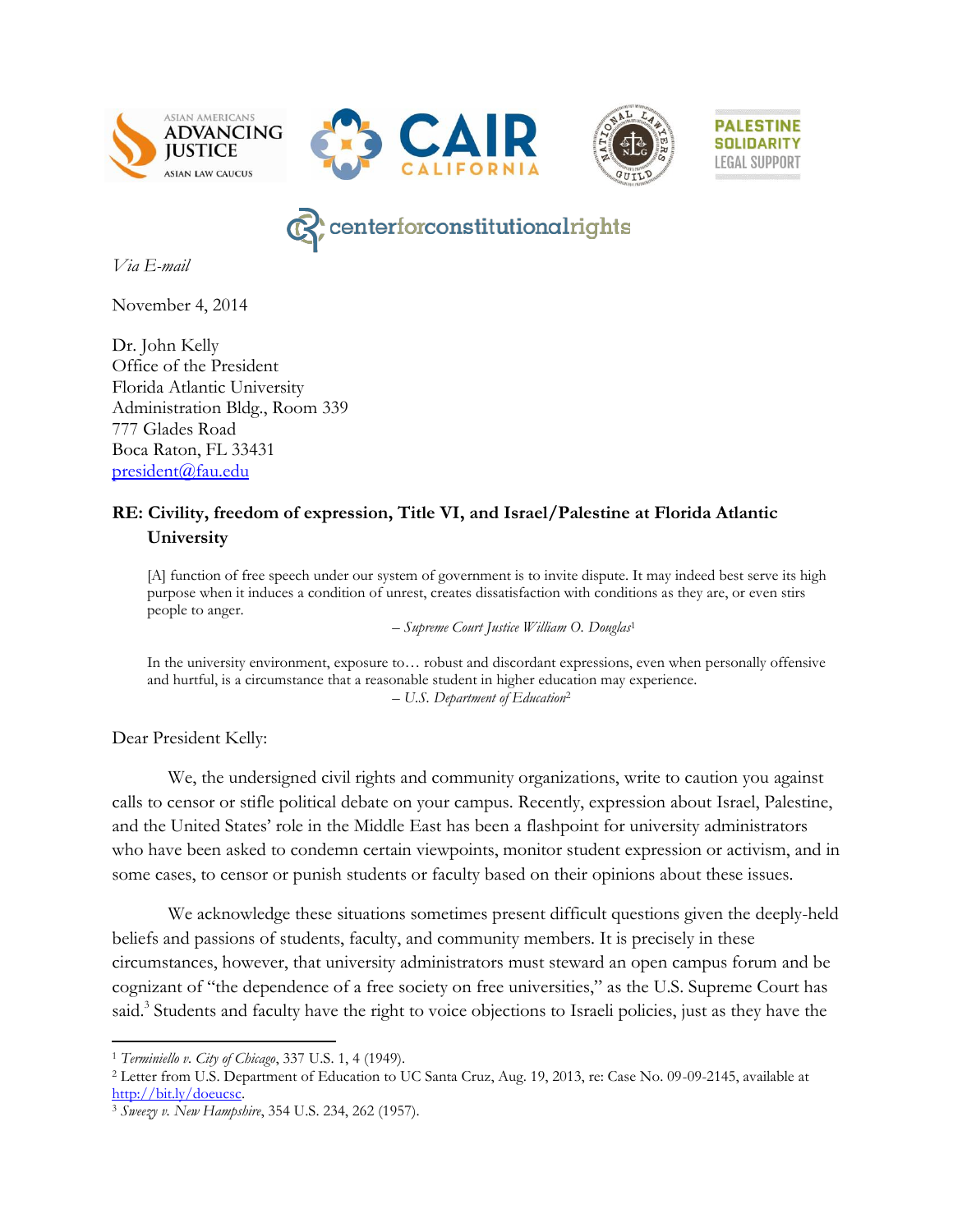right to voice support. When core beliefs are contested and debated, university leaders must guarantee the conditions necessary for free debate on campus, and must assure students and faculty alike that expression on matters of public concern is not only tolerated, but invited. Debate, disagreement, and free expression, including protests, demonstrations, and other expressive activities, embody the highest values of a free university and a democratic society. We hope your university—through its policies, public statements, and actions—will treat freedom of speech not as a burden or a legal limitation, but rather, as a foundational value that enables searching scholarship and democratic governance. This letter offers legal guidelines to ensure that the expression of political views is not stifled by others inside and outside the campus community who disagree.

# **A. Expression of political viewpoints, standing alone, is not "harassment" and does not create a "hostile educational environment" under Title VI of the Civil Rights Act of 1964.**

In recent years, some have alleged that expression criticizing the state of Israel or advocating for Palestinian human rights is identical to "harassment" or "intimidation" that "targets" and creates a "hostile educational environment" for Jewish students on campus on the basis of race or national origin in violation of Title VI of the Civil Rights Act of 1964. 4

In the context of discussion about Israel and Palestine on campus, however, the U.S. Department of Education's Office for Civil Rights (OCR) has emphatically rejected complaints conflating protected political speech with actionable harassment.<sup>5</sup> To date, no such complaint has been sustained or found to have legal merit. Rather, they have demonstrated the following:

- **1. University departments, residential halls, and other university bodies may sponsor or fund events that feature speakers with critical opinions about the Israeli government or its policies and practices.** 
	- **OCR Investigation of UC Santa Cruz:** A campus residential hall officially sponsored a film screening discussing Israel's 2008-2009 war on Gaza and voicing criticism of the Israeli occupation. Upon investigation, OCR determined that the film screening "constituted (or would have constituted) expression on matters of public concern directed to the University community,"<sup>6</sup> and thus was protected under the First Amendment.

l <sup>4</sup> We strongly object to the notion that any ethnic or religious group monolithically holds a single political opinion about this subject, as such complaints suggest. To the contrary, Jewish communities, like Christian, Muslim, and other communities, are diverse and are home to a spectrum of perspectives on this issue and others. To say that a criticism of the Israeli government is inherently an attack on Jewish students is to suggest that a criticism of the Vatican is an attack on Catholic students, or that a criticism of Saudi Arabia's government is an attack on Muslim students. Under such logic, our freedom to discuss political issues or criticize political institutions would be severely curtailed.

<sup>5</sup> A federal judge has also dismissed a lawsuit making similar allegations. *See Felber v. Yudof*, 851 F.Supp.2d 1182, 1188 (N.D. Cal. 2011) ("A very substantial portion of the conduct to which [the complainants] object [i.e., speech critical of Israel] represents pure political speech and expressive conduct, in a public setting, regarding matters of public concern, which is entitled to special protection under the First Amendment.").

<sup>6</sup> Letter from U.S. Department of Education to UC Santa Cruz, *supra* 2.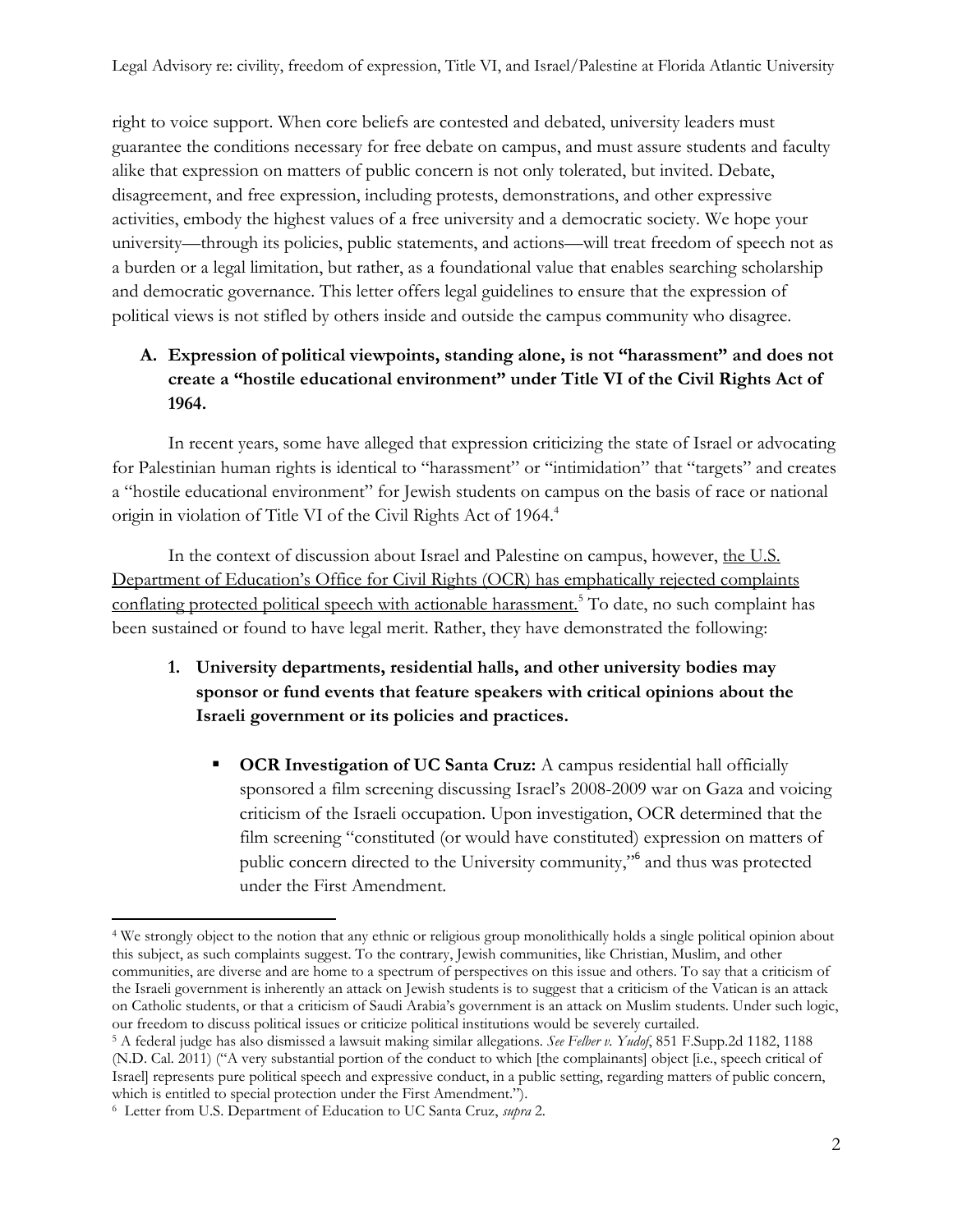**Example:** In March 2014, a professor at San Francisco State University (SFSU) spoke at an extramural event convened by the College of Ethnic Studies. The professor reported on a research trip to Palestine, criticized the Israeli occupation, shared progress on a collaborative agreement with Palestinian universities, and expressed support for the academic boycott of Israel. A California organization with different views urged the University to investigate "whether faculty behavior… is compromising the campus climate for Jewish and Israeli students." SFSU President Leslie Wong issued a strong statement in support of the professor, noting "San Francisco State University will continue to respect academic freedom, and we will not censor our scholars nor condone censorship by others."<sup>7</sup>

# 2. **Students are free to engage in creative activism that is addressed to the broader campus community and relates to an issue of public concern.**

- **OCR Investigation of UC Berkeley:** Students staged a "mock checkpoint" where they theatrically enacted an Israeli military checkpoint, dramatizing the interaction between Israeli soldiers and Palestinian civilians in the Occupied Palestinian Territory while wearing imitation military uniforms and holding toy firearms. Upon investigation, OCR determined these activities were "expression on matters of public concern" that "do not constitute actionable harassment."<sup>8</sup>
- **Example:** Activities like "mock eviction notices" in residential halls, addressed to the campus community generally, are also protected forms of expression. In April 2014, Northeastern University suspended a student group which distributed mock eviction notices to raise awareness about home demolitions in the Occupied West Bank. Northeastern University, however, reversed course after public criticism from community groups and the Center for Constitutional Rights, the ACLU of Massachusetts, and the Foundation for Individual Rights in Education.<sup>9</sup> Allegations that similar actions at Rutgers University, New York University, and your own Florida Atlantic University also targeted Jewish students were investigated and found to be baseless.<sup>10</sup>

l 7 *See* Statement of President Leslie Wong, Jun. 19, 2014, available a[t http://bit.ly/sfsultr.](http://bit.ly/sfsultr)

<sup>8</sup> Letter from U.S. Department of Education to UC Berkeley, Aug. 19, 2013, re: Case No. 09-12-2259, available at [http://bit.ly/doeucb.](http://bit.ly/doeucb)

<sup>9</sup> *See, e.g.,* Matt Rocheleau, *Suspension of pro-Palestinian student group at Northeastern stirs debate,* BOSTON GLOBE, Mar. 14, 2014, available at [http://www.bostonglobe.com/metro/2014/03/13/suspension-pro-palestinian-student-group](http://www.bostonglobe.com/metro/2014/03/13/suspension-pro-palestinian-student-group-northeastern-stirs-debate/fzDKNCtFeRykLXTPxbRIHO/story.html)[northeastern-stirs-debate/fzDKNCtFeRykLXTPxbRIHO/story.html;](http://www.bostonglobe.com/metro/2014/03/13/suspension-pro-palestinian-student-group-northeastern-stirs-debate/fzDKNCtFeRykLXTPxbRIHO/story.html) Peter Bonilla, *Free speech concerns swirl around Northeastern University's suspension of pro-Palestinian group,* THE FIRE, Mar. 14, 2014[, http://www.thefire.org/free-speech](http://www.thefire.org/free-speech-concerns-swirl-around-northeastern-universitys-suspension-of-pro-palestinian-group/)[concerns-swirl-around-northeastern-universitys-suspension-of-pro-palestinian-group/.](http://www.thefire.org/free-speech-concerns-swirl-around-northeastern-universitys-suspension-of-pro-palestinian-group/)

<sup>10</sup> *See* Seth Augenstein, *Rutgers students who made 'mock-eviction' protest cleared of bias accusation,* THE STAR-LEDGER, Nov. 14, 2013, [http://www.nj.com/middlesex/index.ssf/2013/11/rutgers\\_students\\_who\\_made\\_mock-](http://www.nj.com/middlesex/index.ssf/2013/11/rutgers_students_who_made_mock-eviction_protest_cleared_of_bias_accusations.html)

[eviction\\_protest\\_cleared\\_of\\_bias\\_accusations.html;](http://www.nj.com/middlesex/index.ssf/2013/11/rutgers_students_who_made_mock-eviction_protest_cleared_of_bias_accusations.html) Phan Nguyen, *Bait-and-switch anti-Semitism: NYU SJP accused of targeting*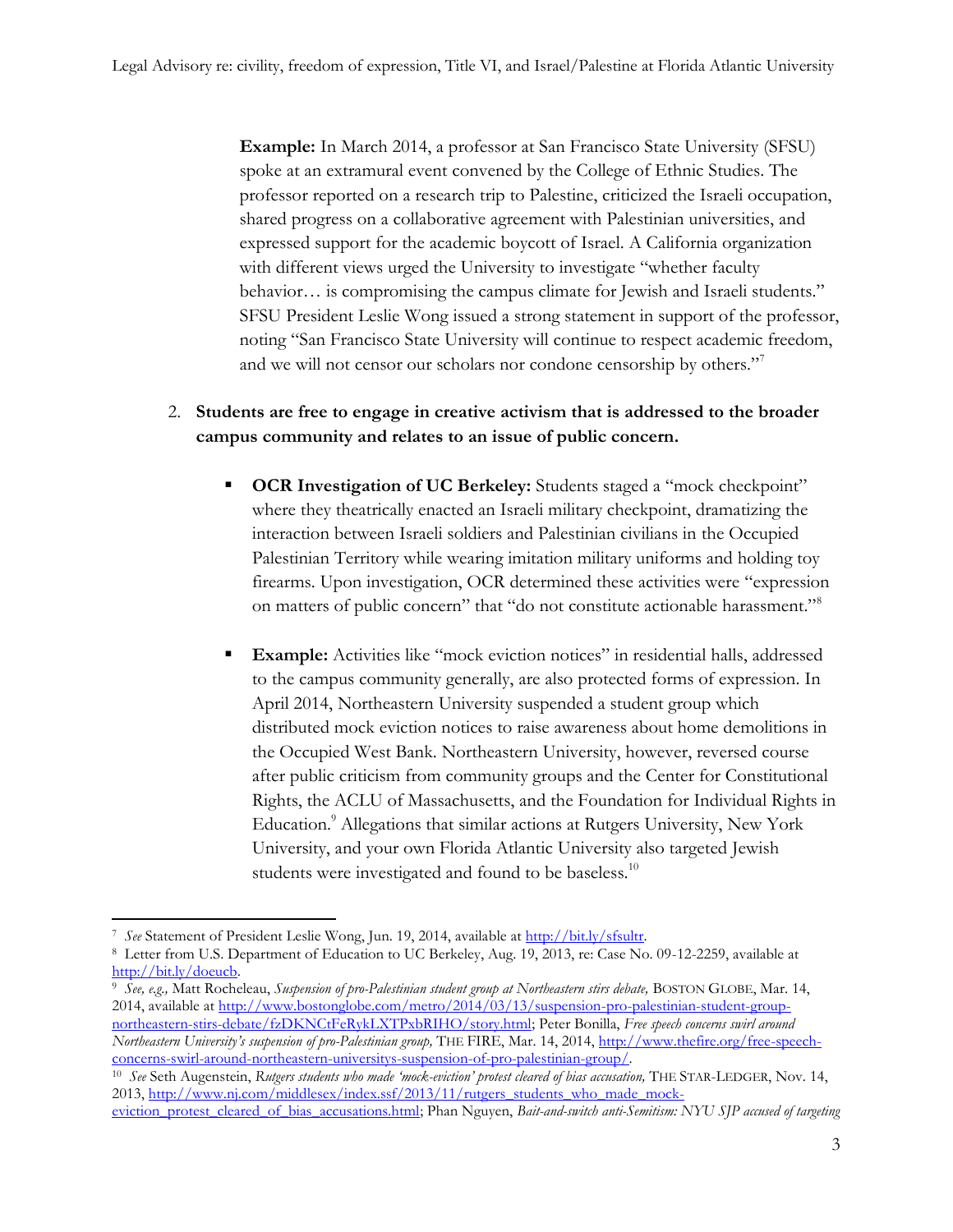No doubt, harassment or intimidation of any student on the basis of race, color, or national origin triggers Title VI obligations. However, as the U.S. Department of Education has stated, mere expression of political viewpoints, whether through pamphlets, theater, demonstrations, or otherwise, does not, standing alone, give rise to a Title VI violation simply because some may find it offensive. <sup>11</sup> To the contrary, a public university risks violating students' constitutional rights if it censors or chills protected expression.<sup>12</sup> Individual administrators also risk being held financially and personally liable for violating clearly established First Amendment rights.<sup>13</sup> Private universities, too, risk undermining an environment that fosters open debate and critical thinking, ideals that most institutions of higher education profess.

#### **B. There is no "civility" exception to the First Amendment.**

The use of the vague and highly subjective concept of "civility" has been at the center of a number of recent campus controversies. For example, University of California, Berkeley Chancellor Nicholas B. Dirks faced criticism in September 2014 after issuing a statement pitting "civility" against "freedom of speech." Not only did faculty respond fiercely, but the Chancellor's statement was roundly rejected in the pages of the Wall Street Journal,<sup>14</sup> the Los Angeles Times,<sup>15</sup> Inside Higher Education,<sup>16</sup> Salon,<sup>17</sup> the Chronicle of Higher Education,<sup>18</sup> and the Washington Post,<sup>19</sup> forcing him to backtrack in a subsequent clarification.<sup>20</sup>

l

*Jews, or not,* MONDOWEISS, Apr. 25, 2014, [http://mondoweiss.net/2014/04/semitism-accused-targeting.](http://mondoweiss.net/2014/04/semitism-accused-targeting) *See, also,*  Statement from Vice President of Student Affairs at Florida Atlantic University, Dr. Charles Brown, available at [http://www.fau.edu/explore/homepage-stories/Dr\\_Charlesbrown.php](http://www.fau.edu/explore/homepage-stories/Dr_Charlesbrown.php) ("[W]e have found no evidence that the postings were intended to target or intimidate individuals of any particular religion, national origin or faith.").

<sup>11</sup> As OCR notes, "harassment must include something beyond the mere expression of views, words, symbols or thought that a student finds personally offensive. The offensiveness of a particular expression, standing alone, is not a legally sufficient basis to establish a hostile environment." Letter from U.S. Department of Education to UC Berkeley, *supra* 8 at 2.

<sup>12</sup> OCR has stated it will not, in its enforcement of anti-discrimination laws, exceed the boundaries of the First Amendment for either private or public universities. *See* Dear Colleague Letter from U.S. Department of Education, July 28, 2003,<http://www2.ed.gov/about/offices/list/ocr/firstamend.html> ("OCR's regulations should not be interpreted in ways that would lead to the suppression of protected speech on public or private campuses.").

<sup>&</sup>lt;sup>13</sup> See, e.g., White v. Lee, 227 F.3d 1214 (9<sup>th</sup> Cir. 2000) (denying qualified immunity to government officials who investigated and chilled speech protected under First Amendment).

<sup>&</sup>lt;sup>14</sup> Greg Lukianoff, *Free speech at Berkeley-so long as it's 'civil'*, WALL STREET JOURNAL, Sep. 8, 2014,<br>http://online.wsj.com/articles/greg-lukianoff-free-speech-at-berkeleyso-long-as-its-civil-1410218613.

<sup>&</sup>lt;sup>15</sup> Michael Hiltzik, *Free speech, civility, and how universities are mixing them up*, LOS ANGELES TIMES, Sep. 9, 2014, http://www.latimes.com/business/hiltzik/la-fi-mh-free-speech-civility-20140909-column.html.

<sup>&</sup>lt;sup>16</sup> Colleen Flaherty, *The problem with civility*, *INSIDE HIGHER ED*, Sep. 9, 2014,

[https://www.insidehighered.com/news/2014/09/09/berkeley-chancellor-angers-faculty-members-remarks-civility-and](https://www.insidehighered.com/news/2014/09/09/berkeley-chancellor-angers-faculty-members-remarks-civility-and-free-speech)[free-speech.](https://www.insidehighered.com/news/2014/09/09/berkeley-chancellor-angers-faculty-members-remarks-civility-and-free-speech)

<sup>17</sup> David Palumbo-Liu, *Civility is for suckers: Campus hypocrisy and the 'polite behavior' lie,* SALON, Sep. 10, 2014,

[http://www.salon.com/2014/09/10/civility\\_is\\_for\\_suckers\\_campus\\_hypocrisy\\_and\\_the\\_polite\\_behavior\\_lie/.](http://www.salon.com/2014/09/10/civility_is_for_suckers_campus_hypocrisy_and_the_polite_behavior_lie/) 18 Peter Schmidt, *Please for civility meet cynicism*, CHRONICLE OF HIGHER EDUCATION, Sep. 10, 2014,

[http://chronicle.com/article/Pleas-for-Civility-Meet/148715/.](http://chronicle.com/article/Pleas-for-Civility-Meet/148715/)

<sup>19</sup> Eugene Volokh, *Free speech and civility at universities,* WASHINGTON POST, Sep. 9, 2014,

[http://www.washingtonpost.com/news/volokh-conspiracy/wp/2014/09/09/free-speech-and-civility-at-universities/.](http://www.washingtonpost.com/news/volokh-conspiracy/wp/2014/09/09/free-speech-and-civility-at-universities/)

<sup>&</sup>lt;sup>20</sup> Ken White, *Follow-up: U.C. Berkeley Chancellor Nicholas Dirks Gets Free Speech Right This Time, POPEHAT, Sep. 12, 2014,* [http://www.popehat.com/2014/09/12/follow-up-u-c-berkeley-chancellor-nicholas-dirks-gets-free-speech-right-this](http://www.popehat.com/2014/09/12/follow-up-u-c-berkeley-chancellor-nicholas-dirks-gets-free-speech-right-this-time/)[time/.](http://www.popehat.com/2014/09/12/follow-up-u-c-berkeley-chancellor-nicholas-dirks-gets-free-speech-right-this-time/)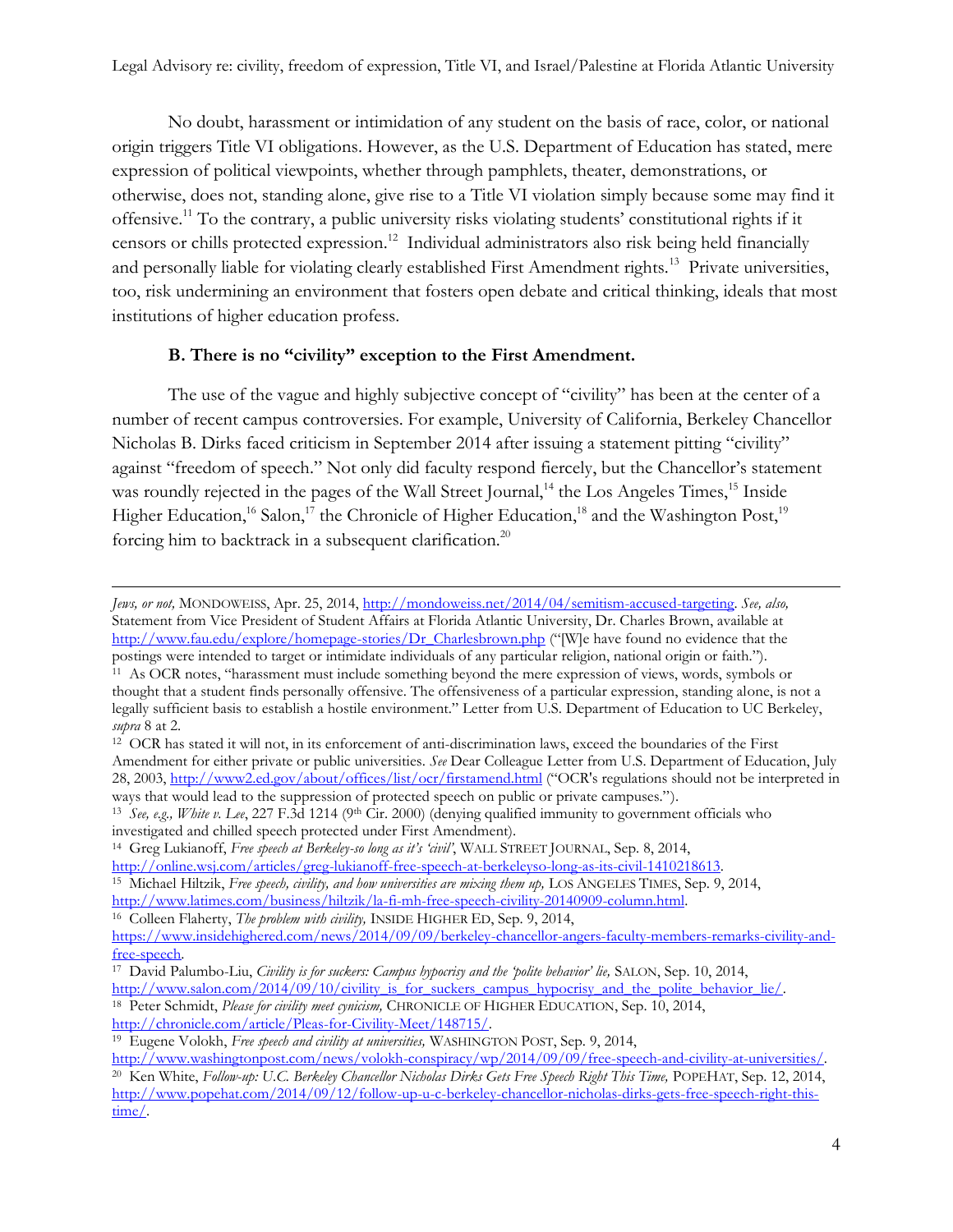Courts are also hostile to the concept of "civility" at public universities, regularly holding that punishment for "incivility" violates the First Amendment. For example, in 2006, San Francisco State University opened an investigation into whether a student organization—the College Republicans—violated the Student Code of Conduct by failing to be "civil" in its interactions with others on campus. After its members stomped on flags of Hamas and Hezbollah at a campus rally, students complained the act was not "civil" because the flags also depict the Arabic word for God. The University initiated disciplinary proceedings, but did not ultimately sanction the group. Nevertheless, the College Republicans sued SFSU in federal court for unconstitutionally chilling its speech through an investigation. The College Republicans prevailed; in his ruling, federal magistrate Judge Wayne D. Brazil made clear that requiring "civility" on campus at threat of investigation or sanction is unconstitutional:

[A] regulation that mandates civility easily could be understood as permitting only those forms of interaction that produce as little friction as possible, forms that are thoroughly lubricated by restraint, moderation, respect, social convention, and reason. The First Amendment difficulty with this kind of mandate should be obvious: the requirement "to be civil to one another" and the directive to eschew behaviors that are not consistent with "good citizenship" reasonably can be understood as prohibiting the kind of communication that it is necessary to use to convey the full emotional power with which a speaker embraces her ideas or the intensity and richness of the feelings that attach her to her cause.<sup>21</sup>

Courts have also rejected attempts to regulate the "uncivil" behavior of university faculty. In one case, a professor was awarded \$125,000 in attorney's fees after prevailing under the First Amendment when the university punished him for uncivil speech with "violent overtones."<sup>22</sup> The court found his behavior, though "adolescent, insulting, crude and uncivil," was nevertheless protected under the First Amendment.<sup>23</sup>

Because the concept of "civility" is so elastic, it risks being applied unfairly and selectively on the basis of political disagreement; indeed, it has recently been deployed to castigate students or faculty members who express criticism of the Israeli occupation. For example, in August, the University of Illinois Urbana-Champaign terminated the tenured appointment of Professor Steven Salaita, who had offered his commentary about atrocities in Gaza on Twitter. Donor complaints prompted university administrators and Trustee members to terminate him after describing his

l

3. The professor published a "fantasy description of a funeral" for a university trustee, at which other

<sup>21</sup> *See, e.g.*, *College Republicans at San Francisco State University v. Reed*, 523 F.Supp.2d 1005, 1019 (N.D. Cal. 2007).

<sup>22</sup> *See Bauer v. Sampson,* 261 F.3d 775, 783 (9th Cir. 2001).

<sup>23</sup> In *Bauer*, *id.*, Irvine Valley College, a community college in southern California, disciplined a professor for comments he made criticizing the college's administration like:

<sup>1.</sup> "I, for one, have etched the name of [the university president] and others of her ilk on my permanent shit list, a two-ton slate of polished granite which I hope to someday drop in [another administrator's] head."

<sup>2.</sup> At a public meeting, a university administrator had stated that the people in the room were "the very best people in the district." The professor commented, "In a room like that, no decent person could resist the urge to go postal."

administrators were asphyxiated by "a lurid gas emanating from the Great Man's [the deceased] gaping mouth." *Id.* at 780. The university's policies defined prohibited "workplace violence" as including "making written, physical, or visual contact with verbal threats or violent behavior overtones." *Id.* at 782. The court struck down the regulation as facially vague and overbroad under the First Amendment, and reversed the discipline against the professor. *Id.*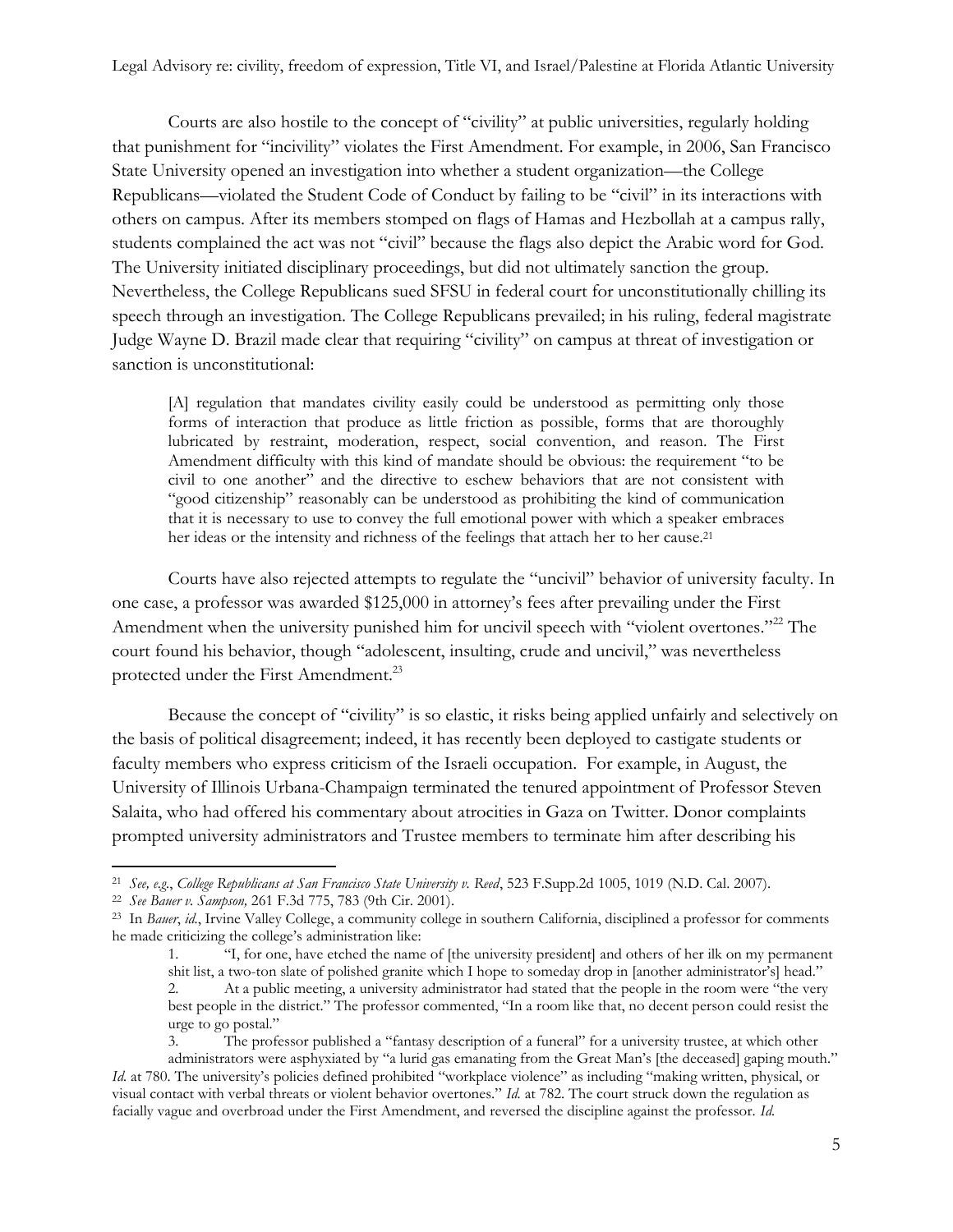comments as "uncivil." The university now faces a boycott endorsed by nearly 6,000 academics, the condemnation of the American Association of University Professors,<sup>24</sup> and other consequences, including the prospect of litigation.

At Ohio University, the student government president parodied the "Ice Bucket Challenge" by enacting a "Blood Bucket Challenge" to draw attention to recent atrocities in Gaza. After outcry from people who disagreed with the student's point of view, Ohio University authorities condemned the student by invoking the concept of "civility." Dozens of faculty members responded in an open letter noting that "[d]ramatic nonviolent actions – draft-card burnings, lunch-counter sit-ins, and even self-immolations – capture public attention and spark reactions in an effort to create public debate and social change."<sup>25</sup> Because the student's expression is clearly protected under the First Amendment, university administrators' public condemnation was inappropriate and runs the risk of chilling student expression on matters of public concern.

 $*$  \* \* \*

We hope this letter will bolster your confidence that democratic norms and firm legal principles require upholding the paramount ideals of freedom of speech and academic freedom on your campus, even in the face of great public outcry or pressure about the expression of contentious views by students and faculty. When universities succumb to pressure rather than uphold these foundational principles, Arab, Muslim, and other students who hold these views are disproportionately affected and intimidated into silence.

Please feel free to forward this letter to your general counsel and personnel who supervise student activities.

Should you have any questions or concerns, please feel free to contact us. Thank you for your time and consideration.

Sincerely,

l

Nasrina Bargzie, Esq. [nasrinab@advancingjustice-alc.org](mailto:nasrinab@advancingjustice-alc.org) Yaman Salahi, Esq. [yamans@advancingjustice-alc.org](mailto:yamans@advancingjustice-alc.org) National Security and Civil Rights Advancing Justice – Asian Law Caucus 55 Columbus Ave. San Francisco, CA 94111

Dima Khalidi, Esq. [dkhalidi@palestinelegalsupport.org](mailto:dkhalidi@palestinelegalsupport.org) Elizabeth Jackson, Esq. [ejackson@palestinelegalsupport.org](mailto:ejackson@palestinelegalsupport.org) Palestine Solidarity Legal Support 637 S. Dearborn St., 3rd Floor Chicago, IL 60605

<sup>24</sup> American Association of University Professors, Statement on Case of Steven Salaita, Aug. 7, 2014, [http://www.aaup.org/media-release/statement-case-steven-salaita.](http://www.aaup.org/media-release/statement-case-steven-salaita)

<sup>25</sup> *Open letter by dozens of OU faculty supports Megan Marzec,* THE ATHENS NEWS, Sep. 10, 2014, [http://www.athensnews.com/ohio/article-43169-open-letter-by-dozens-of-ou-faculty-supports-megan-marzec.html.](http://www.athensnews.com/ohio/article-43169-open-letter-by-dozens-of-ou-faculty-supports-megan-marzec.html)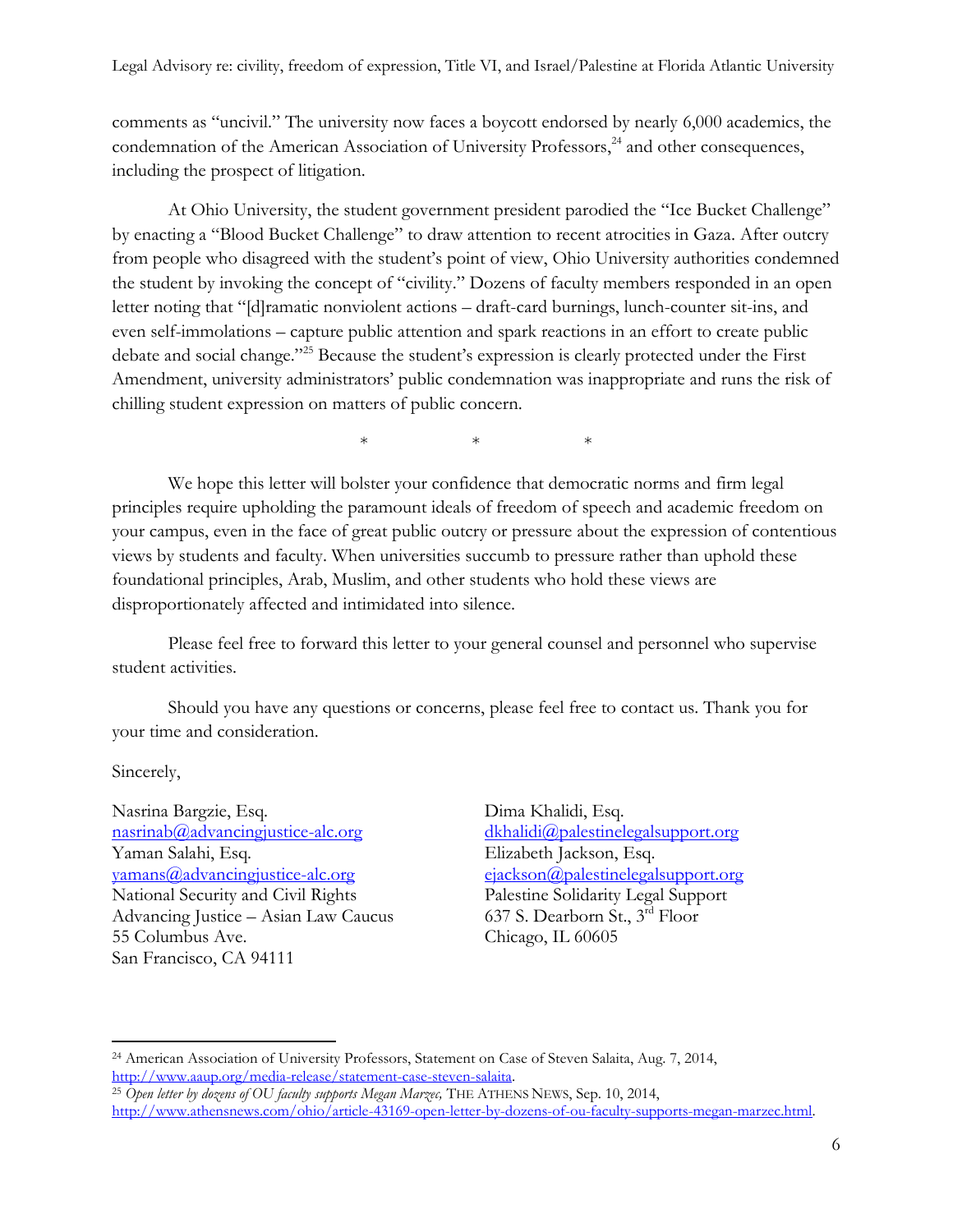Legal Advisory re: civility, freedom of expression, Title VI, and Israel/Palestine at Florida Atlantic University

Maria LaHood, Esq. [mlahood@ccrjustice.org](mailto:mlahood@ccrjustice.org) Senior Staff Attorney Center for Constitutional Rights 666 Broadway,  $7<sup>th</sup>$  Fl. New York, NY 10012

Zahra Billoo, Esq. [zbilloo@cair.com](mailto:zbilloo@cair.com) Executive Director Council on American-Islamic Relations San Francisco Bay Area Office

Azadeh N. Shahshahani [president@nlg.org](mailto:president@nlg.org) President National Lawyers Guild 132 Nassau St., Room 922 New York, NY 10038

**Encl.**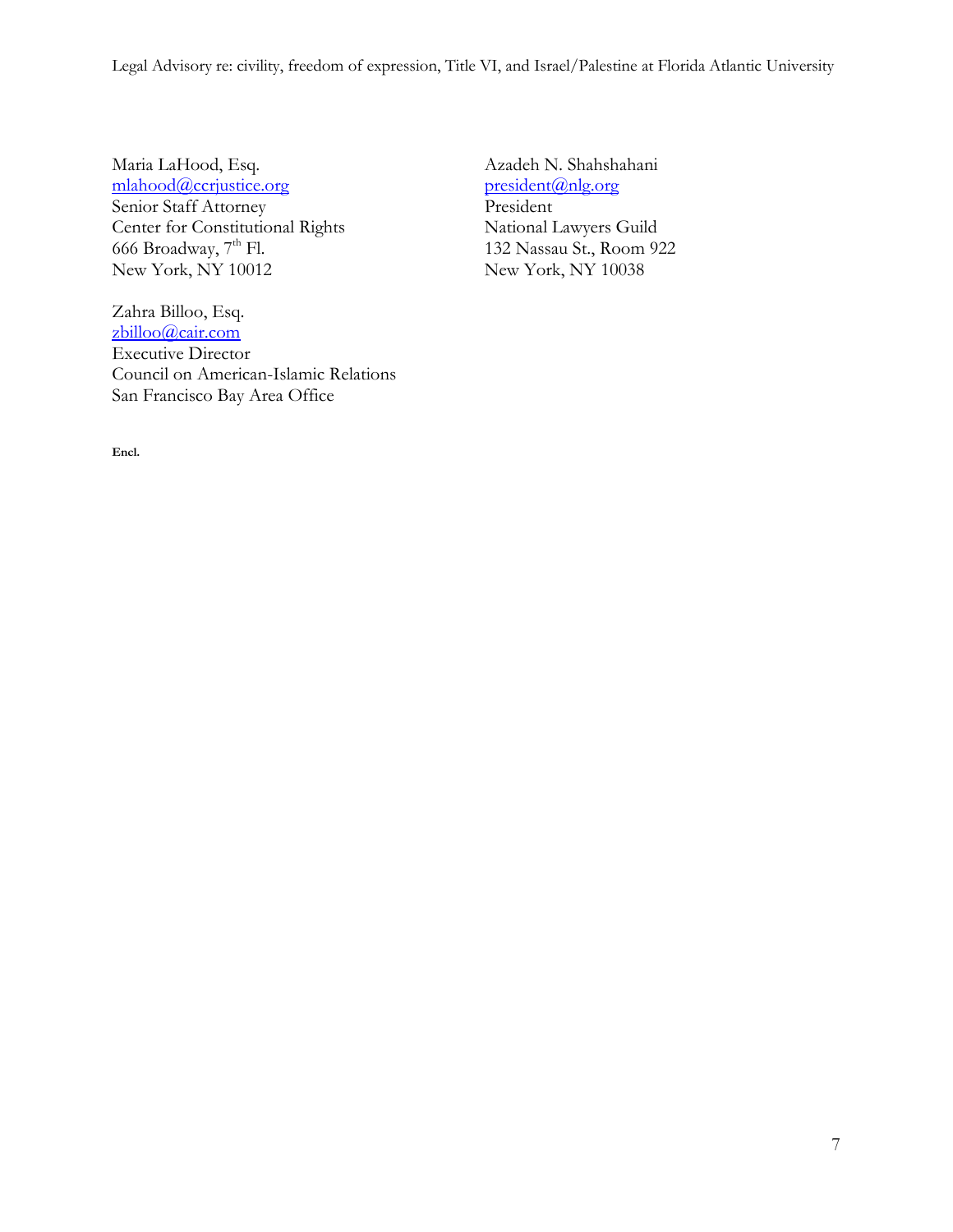#### **LEGAL ADVISORY1**

In August 2013, the United States Department of Education's (DOE) Office of Civil Rights (OCR) closed three investigations into the University of California Berkeley, Irvine, and Santa Cruz opened under Title VI of the Civil Rights Act of 1964.<sup>2</sup> The investigations were prompted by complaints that Jewish students were deprived of an equal educational opportunity because campus events created a "hostile environment" by featuring criticism of United States foreign policy towards Israel/Palestine and criticism of Israel's policies towards the Palestinians.

DOE **rejected** these complaints, finding that such events "constitute[] expression on matters of public concern directed to the University community. **In the university environment, exposure to such robust and discordant expressions, even when personally offensive and hurtful, is a circumstance that a reasonable student in higher education may experience**. In this context, the events that the complainants described do not constitute actionable harassment."<sup>3</sup>

#### **Examples of Protected Speech**

The Supreme Court has repeatedly recognized that speech on matters of public concern is entitled to the highest protection under the First Amendment.<sup>4</sup> Public universities may violate the Constitution if they interfere with students and faculty engaging in such activities.<sup>5</sup> In closing these three investigations, DOE determined that the following activities are examples of speech on matters of public concern that *do not* constitute actionable harassment under Title VI:

- Mock military checkpoints, whereby students don military costume to enact scenes from the Occupied Palestinian Territories, sometimes during a week of events called "Israeli Apartheid Week."6
- x A professor in a World History course makes comments critical of Israeli military activities without discussing other political issues.<sup>7</sup>
- Debates concerning university divestment from companies that support Israel's military in the Palestinian territories.<sup>8</sup>

1 This advisory is intended for informational purposes only as a public service, and is not legal advice or a substitute for legal advice.

<sup>2</sup> DOE's determination letters in these three cases, explaining its legal findings, can be downloaded at the following URLs: UC Berkeley (http://bit.ly/doeucb); UC Santa Cruz (http://bit.ly/doeucsc); UC Irvine (http://bit.ly/doeucirvine).

<sup>3</sup> *See* UC Santa Cruz and UC Berkeley determination letters. (Emphasis added.)

<sup>4 &</sup>quot;[S]peech on matters of public concern…is at the heart of the First Amendment's protection." *Snyder v. Phelps*, 131 S.Ct. 1207, 1215 (2011) (quotations and citations omitted). "[I]f there is a bedrock principle underlying the First Amendment, it is that the government may not prohibit the expression of an idea simply because society finds the idea itself offensive or disagreeable." *Id.* at 1219 (quotations and citations omitted). 5 For additional legal background, please see an October 2011 letter from the National Lawyers Guild

concerning universities' obligations to protect students' free speech rights at <u>http://bit.ly/nlgspeech.</u> 6 *See* UC Berkeley letter at 1, 3. *7 Id.*. 8 *Id.*